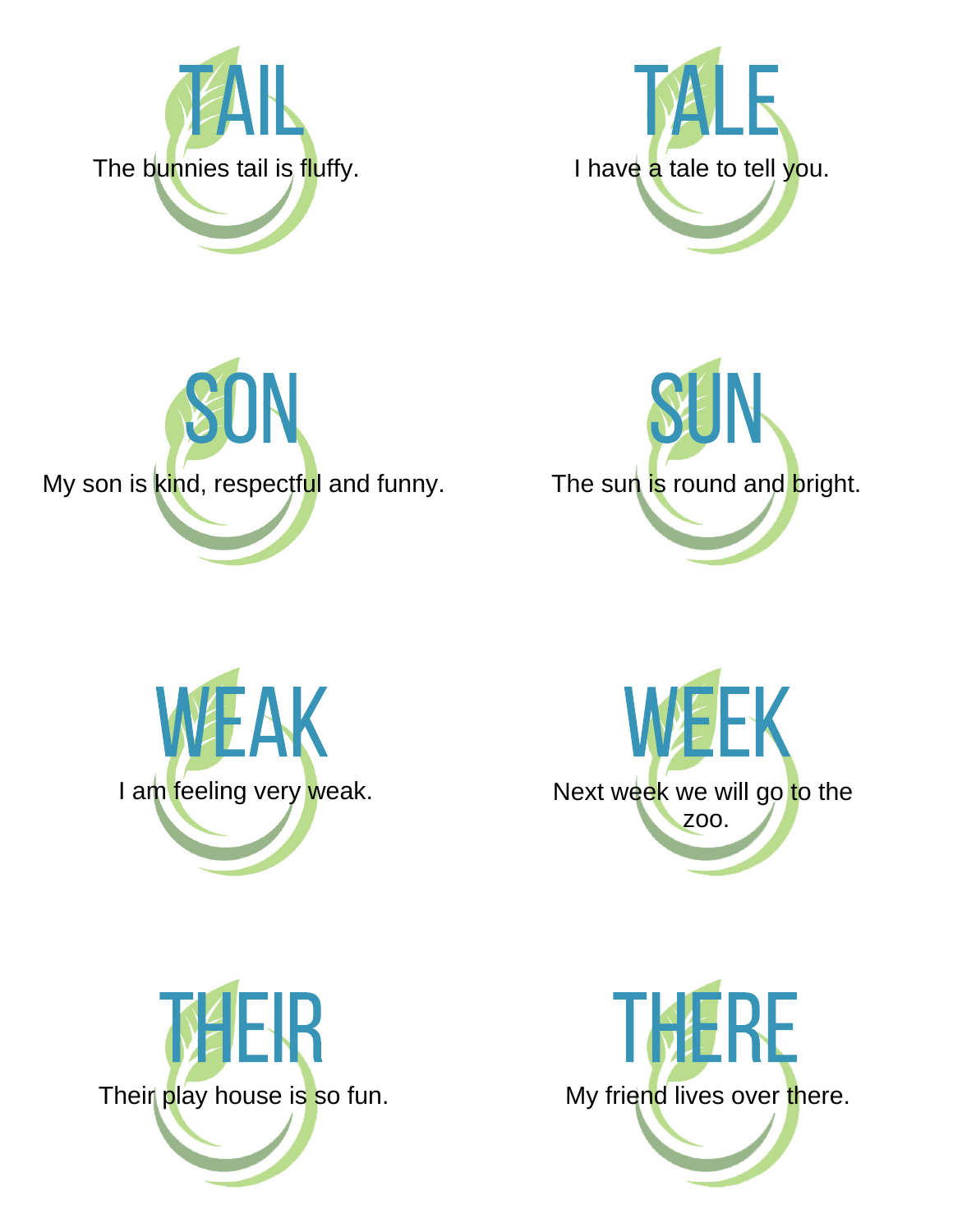

I can see the stars sparkle. The boat is going across the sea.











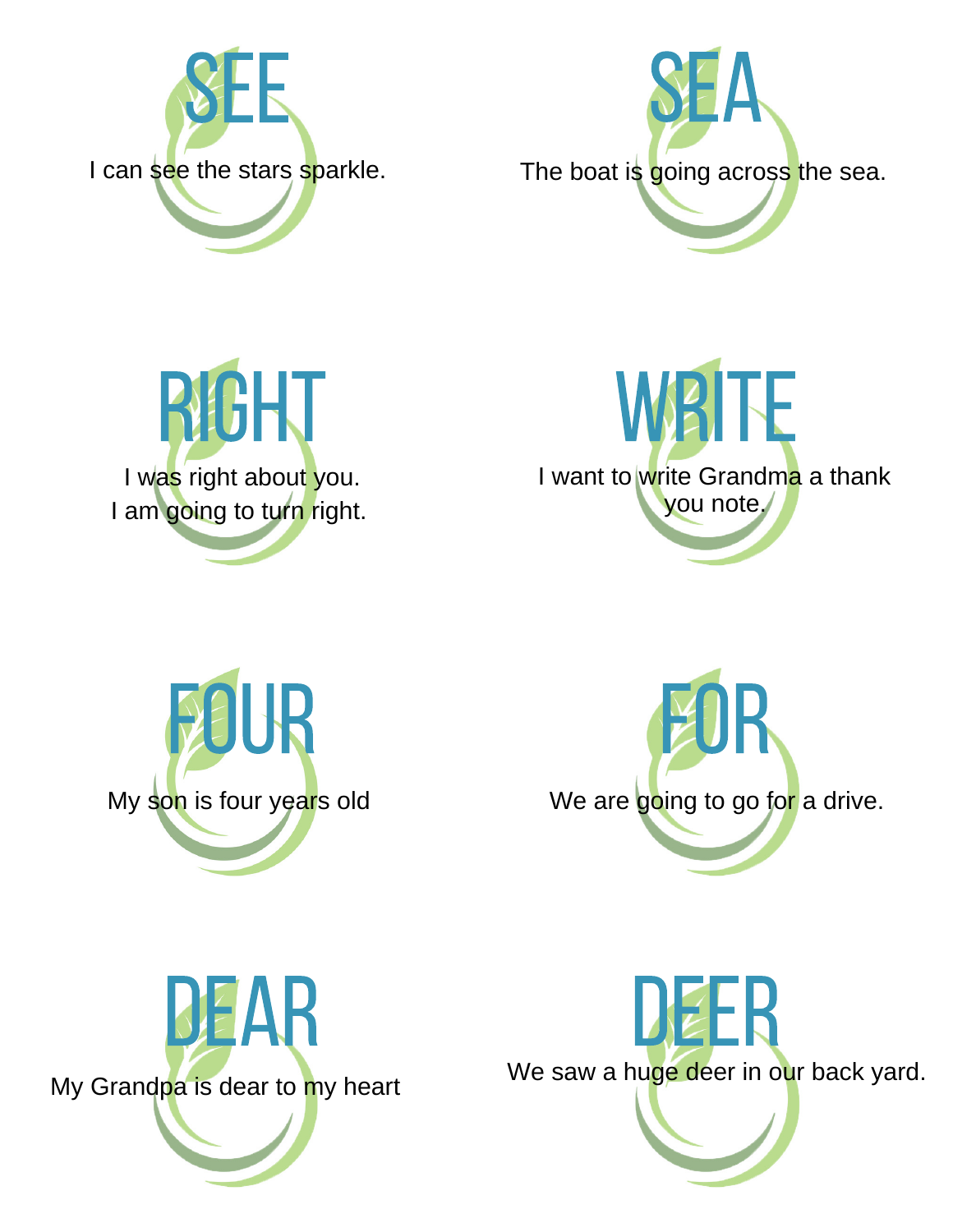













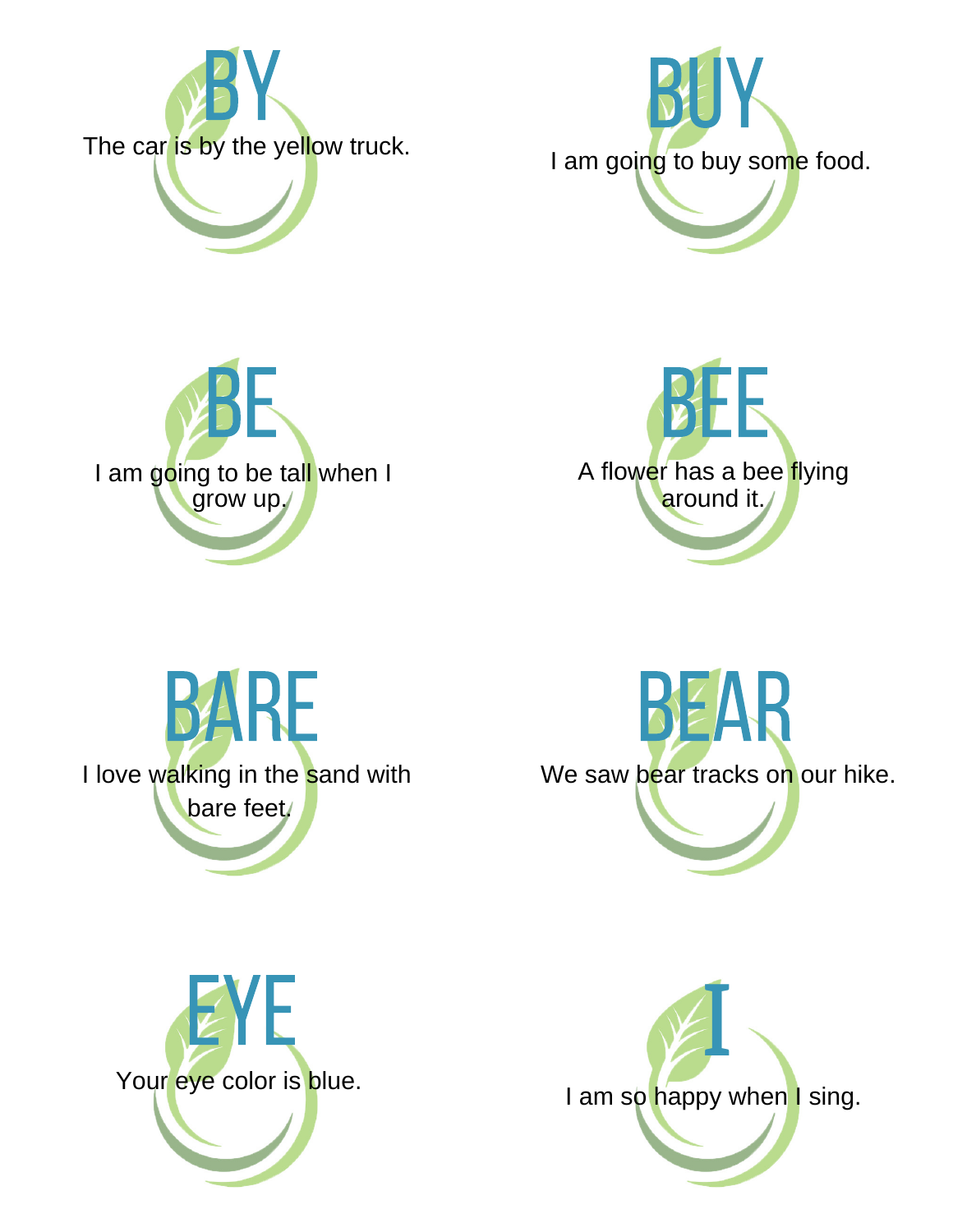













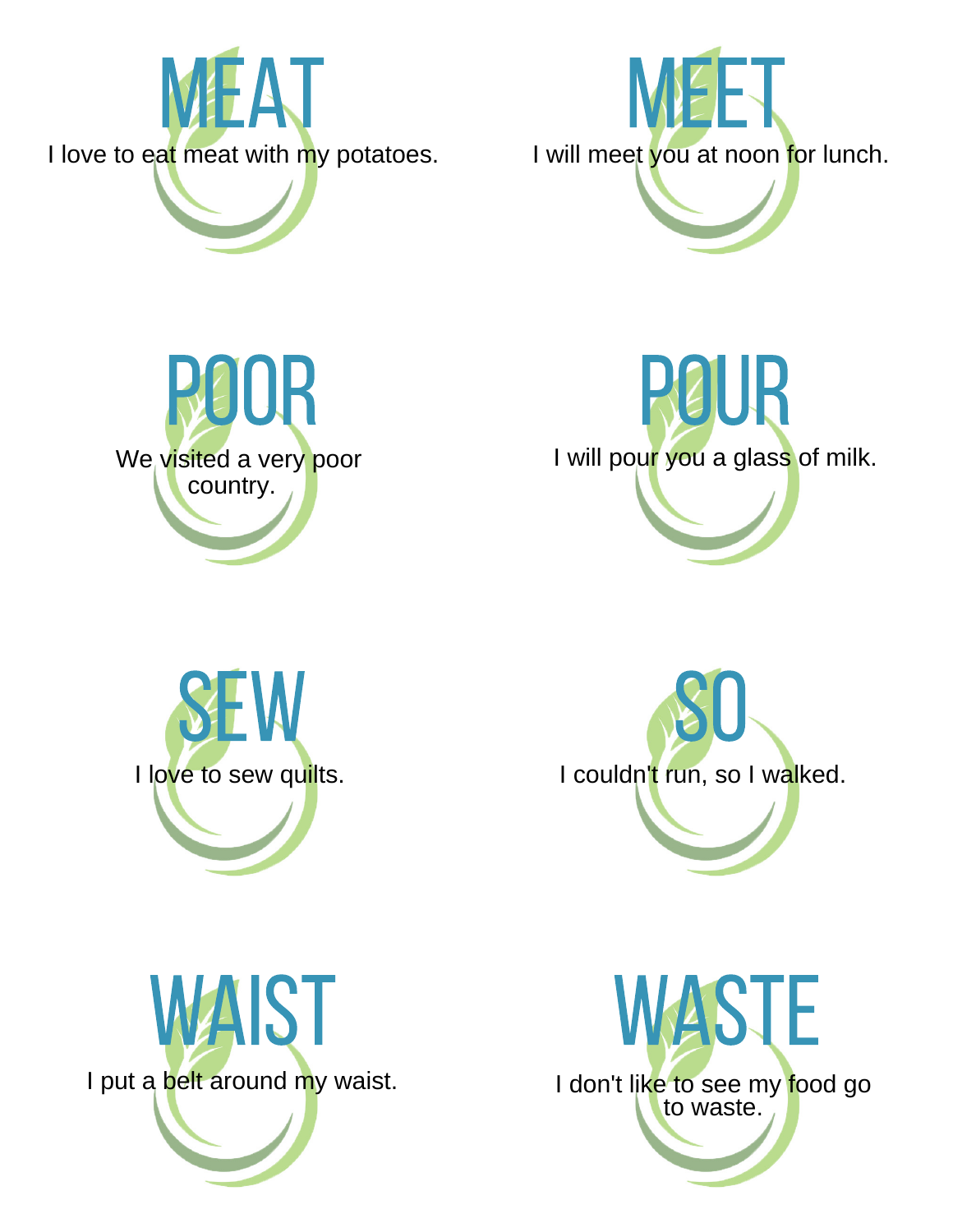













I make sure my brakes are working before i ride <mark>m</mark>y bike down the hill.